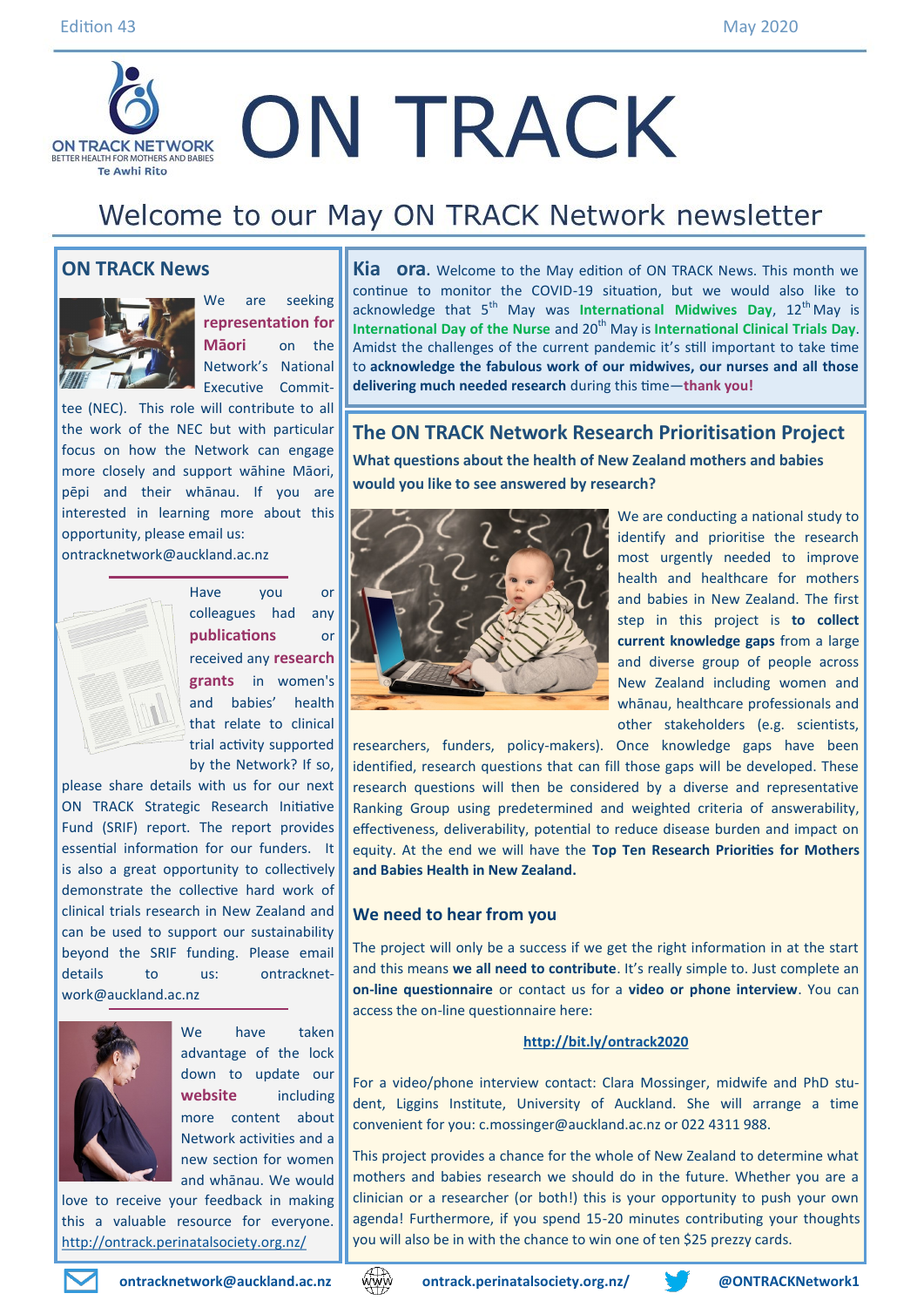## **New Zealand's urgent response to the need for COVID-19 related clinical trials**

Pandemics are unpredictable and emerge suddenly posing a significant challenge to clinician researchers wanting to investigate best management and treatment. **The COVID-19 pandemic has highlighted the importance of effective and inclusive clinical trials infrastructure for New Zealand to get urgent research off the ground quickly and efficiently.** 

Acknowledging the immediate need for clinical trials evidence to inform best clinical care for patients with COVID-19, last month the Health Research Council of New Zealand (HRC) issued an urgent funding call. As a result of that call three New Zealand clinical trials into potential COVID-19 treatments were funded to help combat the current coronavirus outbreak. Two of the trials will investigate treatment for patients admitted to hospital with COVID-19, the third will investigate the use of hydroxychloroquine for prophylaxis in front-line healthcare workers. Of the three trials, a trial named REMAP-CAP may potentially recruit pregnant and postpartum women.



**REMAP-CAP**: Randomized, Embedded, Multifactorial Adaptive Platform trial for Community -Acquired Pneumonia (CAP). This trial is an extension of an international trial that has been recruiting in New Zealand over the previous 3 years. It is supported by the Australian and New Zealand Intensive Care Society Clinical Trials Group (ANZICS CTG).

This adaptive trial is designed to determine and continuously update the optimal set of  **treatments for CAP over time. Its REMAP design allows participants to be randomised to** receive one intervention in each of one or more categories of treatment ("domains").

These interventions can be tested simultaneously. Treatments being investigated (open label) include: antiviral therapy; corticosteroid treatment strategy; and immune modulation.

Interestingly, REMAP trials are designed with a pandemic like COVID-19 in mind because in the event of a novel or re-emerging respiratory pathogen, REMAP trials can evaluate the most relevant treatment options. In fact, this trial has been designed by clinicians who cared for patients and conducted research during the 2009 H1N1 pandemic. There will be a lot to learn not just from the results of this trial but how it is conducted, hopefully we may be able to consider platform trials in the future for maternal and perinatal health.

REMAP-CAP has now recruited 352 participants with suspected or proven COVID-19 infection and the trial has COVID-19 treatment domains being added in accordance with the trial's adaptive design.<https://www.remapcap.org/>



Randomised Evaluation of COVID-19 Therapy

#### **UK COVID-19 related clinical trial recruiting pregnant women**

As yet, no drugs are of proven value for COVID-19 although there are several which may be helpful (or possibly harmful) when added to standard supportive care. The UK **RECOVERY Trial** aims to examine some of these additional treatments and pregnant women may be included.

The trial is recruiting those who are in hospital with confirmed COVID-19. Treatments being investigated are: Lopinavir-Ritonavir (commonly used to treat HIV); corticosteroids; hydroxychloroquine (a treatment for malaria); azithromycin (a commonly used antibiotic); and for those patients whose condition is more severe, tocilizumab (a treatment for rheumatoid arthritis). The RECOVERY trial has 173 recruiting sites and 8,949 participants. Results will have implications for treatment of COVID-19 globally. <https://www.recoverytrial.net/>

**New Zealand maternal and perinatal clinical trials coming soon** There are three new trials in maternal and perinatal health we expect to open to recruitment in New Zealand sites once the national COVID-19 alert status permits and ethics and regulatory approvals are in place. Keep an eye on the clinical trials page of our website to learn more.

**The NeoGluCO Study**: Diazoxide for babies with severe or recurrent low blood glucose: The Neonatal Glucose Care Optimisation Study.

**The PROTECT Me Trial:** Assessing antenatal maternal melatonin supplementation in fetal growth restriction to improve neurodevelopmental outcomes.

**The C\*STEROID Trial**: Corticosteroids before planned caesarean section ≥35 weeks.

**NEO GLU CO** 







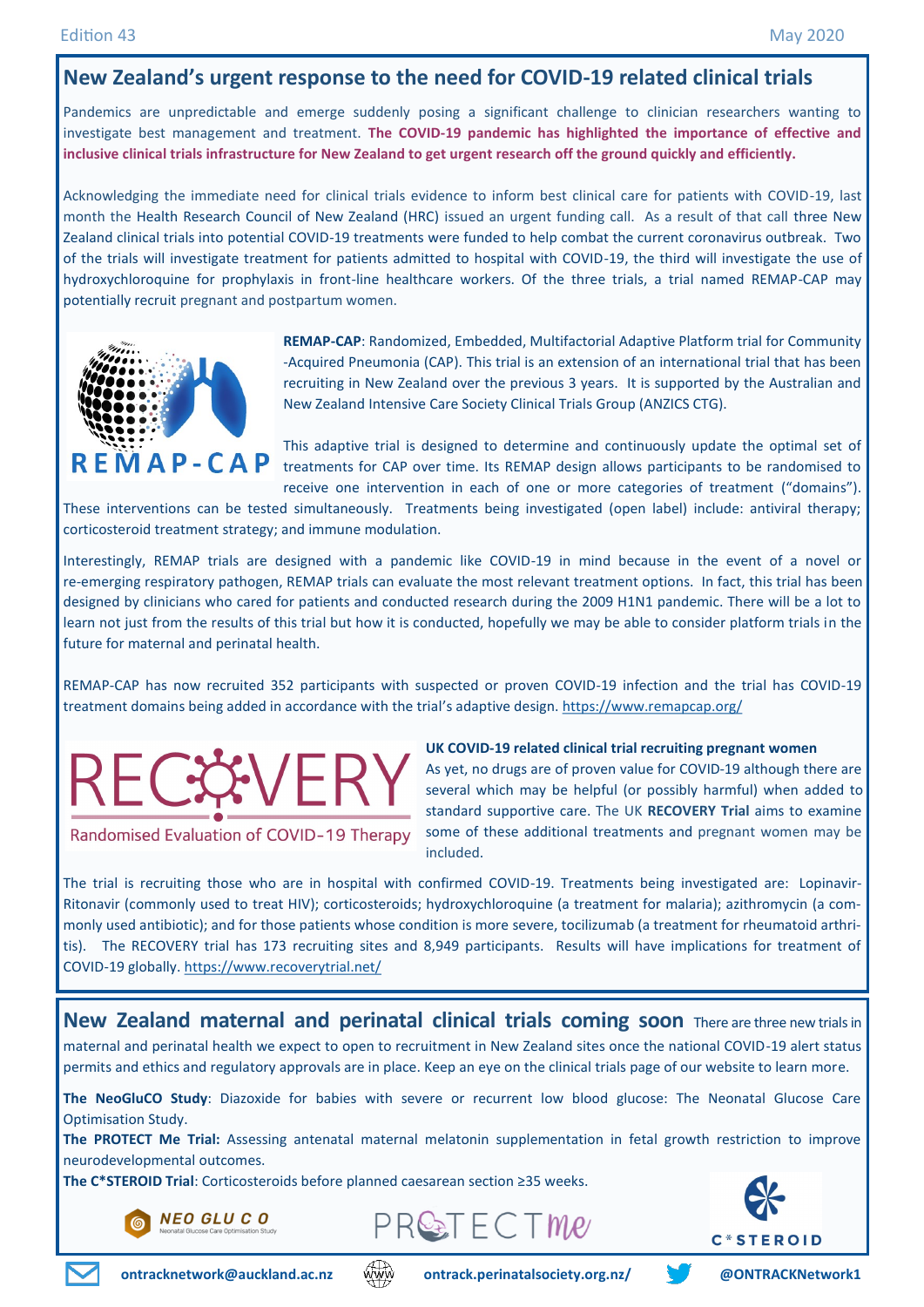#### Edition 43 May 2020



## **COVID-19 surveillance and research during**

**pregnancy** Global clinical research related to the current pandemic is largely focussed on treatments for patients admitted to hospital with COVID-19 and those known to be particularly vulnerable i.e. the elderly and those with underlying health conditions. However, given the gaps in knowledge about COVID-19 and its effect on pregnant women and their babies, it is important to at least implement surveillance of COVID-19 during pregnancy to inform the best management of this potentially vulnerable group too.

We know that during pregnancy women experience immunological and physiological changes that could potentially make them more susceptible to viral respiratory infections such as those caused by coronaviruses. Adverse pregnancy outcomes have been observed from severe acute respiratory syndrome (SARS) and Middle East respiratory syndrome (MERS) ([Rasmussen 2020;](https://www.ajog.org/article/S0002-9378(20)30197-6/pdf) [WHO 2020\)](https://www.who.int/publications-detail/clinical-management-of-severe-acute-respiratory-infection-when-novel-coronavirus-(ncov)-infection-is-suspected). However, little data on the effect of COVID-19 in pregnancy are currently available.

Studies published to date indicate pregnant women with COVID-19 might not be at increased risk for severe complications or adverse reproductive health outcomes, but those studies are limited to case series and case reports and lack sufficient numbers to determine uncommon risks attributable to COVID-19 infection ([Chen 2020\).](https://www.nejm.org/doi/full/10.1056/NEJMc2009226) Reports concerning vertical transmission are also inconclusive ([Mullins 2020;](https://obgyn.onlinelibrary.wiley.com/doi/full/10.1002/uog.22014) [Dong 2020;](https://jamanetwork.com/journals/jama/fullarticle/2763853) [Zhu 2020\).](https://www.ncbi.nlm.nih.gov/pubmed/32154135) This emphasises the importance of COVID-19 surveillance in pregnancy and there have now been a number of registries set up internationally, at least eight of them on our last count. Two studies of interest are our own New Zealand registry and a UK surveillance study investigating mother-to-child transmission:

**New Zealand COVID-19 in Pregnancy Registry.** This registry study is awaiting ethics approval but should be live within the next few weeks. It is planned to include all women in New Zealand who are pregnant and up to six weeks after birth who have been diagnosed with COVID-19. The Registry aims to include women at all gestations of pregnancy cared for in the community, and in hospital. Routinely collected information regarding the mother's health, current pregnancy and birth, and newborn health and COVID-19 status will be included. It is hoped the system developed will be fit for purpose in future epidemics/pandemics and effective collection of national data on rare conditions in pregnancy. For further information email: [covid19@auckland.ac.nz](mailto:covid19@auckland.ac.nz) website: [www.liggins.auckland.ac.nz/covid19](http://www.liggins.auckland.ac.nz/covid19)

**Peri-COVID: understanding COVID-19 infection in pregnant women and their babies** has been designed in the UK with the primary objective to assess the risk of COVID-19 infection in newborn infants born to pregnant women with confirmed COVID-19 infection and to determine possible routes of mother-to-child transmission. This surveillance study will recruit pregnant woman with confirmed COVID-19 infection from 24 weeks gestation in England. By collecting sequential samples from pregnant women with confirmed coronavirus disease and, after childbirth, from the newborn infant, the researchers hope to better understand the risk and mode of perinatal transmission to develop an evidence base for recommendations, guidance and policy decisions for the clinical and public health management of pregnant women, their infants and the healthcare staff that care for them. [https://www.pericovid.com/invesitigator](https://www.pericovid.com/invesitigator-information)-information

## **Join the ON TRACK Network in celebrating International Clinical Trials Day 2020!**

We had planned morning teas up and down the country to celebrate **International Clinical Trials Day on 20th May**, but with the COVID-19 pandemic scuppering those plans we thought you may like to get involved from home. So, to celebrate clinical trials research this year we are having some fun with a short online quiz with a **\$50 prezzy card up for grabs!**

International Clinical Trials Day is an opportunity to recognise everyone's contribution to clinical trials.

With **7,170 participants** randomised to clinical trials currently supported by the Network it is an opportunity for us to say **"thanks!"** to all those helping to improve health and wellbeing of New Zealand mothers and babies.

To join in our celebration and for a chance to win the prezzy card, all you have to do is take part in our short online quiz. Your contact email will then be entered into our prize draw on Monday 25<sup>th</sup> May 2020.

Access the quiz **[here](https://www.surveymonkey.com/r/3XYQD76)** - Good luck! *Hint: if you need any help with answers, visit our website.*